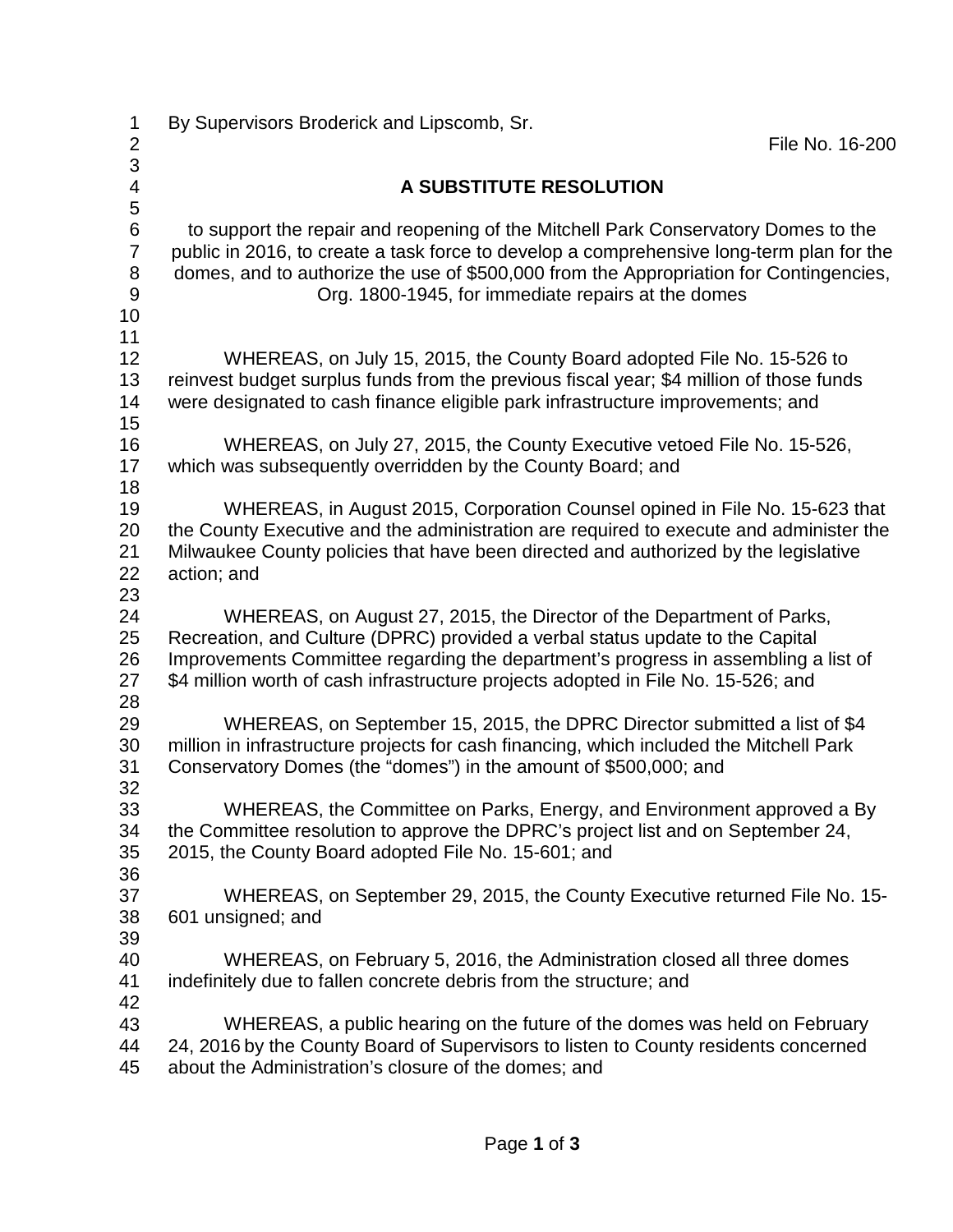WHEREAS, on February 22, 2016, the Department of Administrative Services- Office of Performance, Strategy, and Budget (DAS-OPSB) requested an additional \$500,000 for repairs to the domes, and the Administration announced that the Show Dome would reopen by May 1, 2016; and WHEREAS, to date, there is a discrepancy between the amount of \$500,000 in contingency funds requested by the Department of Administrative Services-Office of Performance, Strategy, and Budget to make immediate dome repairs that differs from an estimate of \$700,000 included in a 2016 Budgeted Contingency Appropriation Summary which has not been explained or reconciled; now, therefore, BE IT RESOLVED, that Milwaukee County shall pursue the repair and preservation of the existing Mitchell Park Conservatory Domes (the "domes"); and BE IT FURTHER RESOLVED, that the Director of the Department of Parks, Recreation, and Culture (DPRC) is requested to reopen the domes before the end of 2016 under the following established timeline: May 1, 2016 for the Show Dome, August 1, 2016 for the Tropical Dome, and September 1, 2016 for the Arid Dome; and BE IT FURTHER RESOLVED, that the method selected to repair the domes, as recommended by engineering experts, should aim to extend the maximum usable life of the existing facility; and BE IT FURTHER RESOLVED, that if it is determined by authorized expert facility engineers that any one of the domes is unsafe for public use and should remain closed, the Director of the Department of Administrative Services-Facilities Management (DAS- FM) is requested to provide a written report to the County Board by next reporting cycle; and BE IT FURTHER RESOLVED, that a task force is created to develop a comprehensive long-term plan for the domes; and BE IT FURTHER RESOLVED, that the task force shall be comprised of nine (9) 79 members or their designee, including the  $12<sup>th</sup>$  District County Board Supervisor, the Chair of the Parks, Energy, and Environment Committee, the Chair of the Parks Advisory Commission, the DPRC Director, the DAS-FM Director, one (1) representative from the Friends of the Domes, two (2) members of local community organizations representative of the diversity of Milwaukee County, and one (1) additional member that the County Board Chairman shall appoint as the Chair of the task force; and BE IT FURTHER RESOLVED, that the DPRC shall provide adequate meeting space for the task force in close proximity to the domes, and the task force meetings shall be staffed by the Office of the Comptroller; and